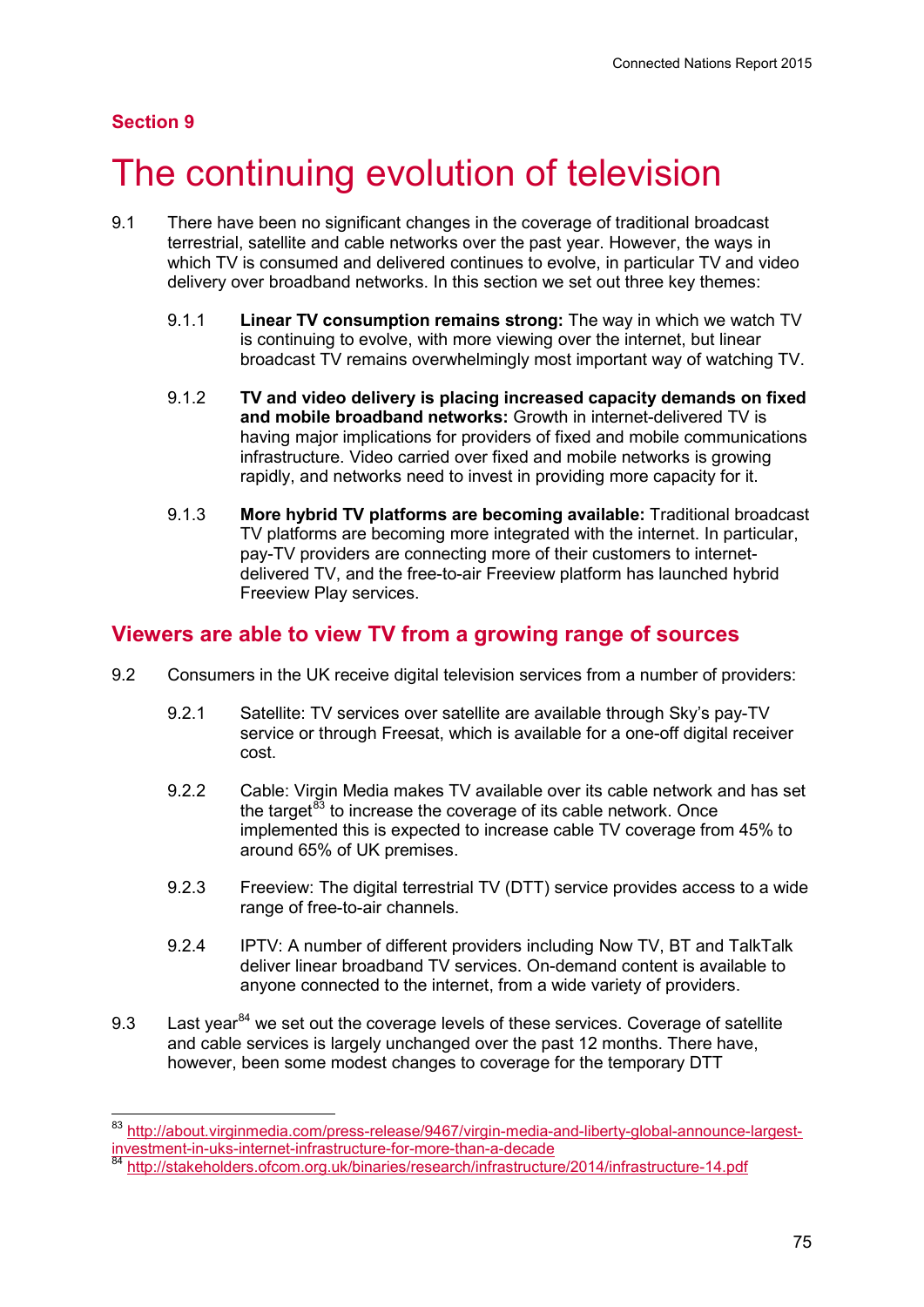multiplexes that Ofcom has licensed (COM7 and COM8 in the table below) and these are now available to around three-quarters of UK households.

| <b>Multiplex</b> | <b>Standards</b> | <b>Bit rates</b><br>(Mbit/s) | <b>Coverage</b> |
|------------------|------------------|------------------------------|-----------------|
| PSB <sub>1</sub> | MPEG2/DVB-T1     | 24                           | 99%             |
| PSB <sub>2</sub> | MPEG2/DVB-T1     | 24                           | 99%             |
| PSB <sub>3</sub> | MPEG4/DVB-T2     | 40                           | 99%             |
| COM <sub>4</sub> | MPEG2/DVB-T1     | 27                           | $~100\%$        |
| COM <sub>5</sub> | MPEG2/DVB-T1     | 27                           | $~100\%$        |
| COM <sub>6</sub> | MPEG2/DVB-T1     | 27                           | $~100\%$        |
| COM <sub>7</sub> | MPEG4/DVB-T2     | 40                           | $~176\%$        |
| COM <sub>8</sub> | MPEG4/DVB-T2     | 40                           | $~176\%$        |

### **Figure 42: Coverage levels of DTT services**

Source: Ofcom, UK Planning Model

Notes: 1) The coverage figures shown are the percentage of UK households predicted by the UK Planning Model to have coverage. 2) The standards shown refer to the compression and transmission standards used by the different DTT multiplexes. The newer MPEG4 and DVB-T2 standards allow multiplexes to accommodate more channels than the older MPEG2/DVB-T1 standards. The difference in capacity can be seen in the 'bit rates' column.

9.4 In 2014 we reported that although we had licensed two temporary DTT multiplexes, only one of them had launched. During 2015, the roll-out of the second of these temporary multiplexes (COM8 in the table above) has been completed, and new HD services (QVC+1 HD and QVC Beauty HD) have been launched on it, although capacity is still available on this multiplex.

# **The way in which consumers watch TV is evolving**

9.5 The growing use of new broadcast technologies is changing the way in which consumers watch TV. More content is being viewed over the internet than ever before, but most viewing continues to be to linear broadcast TV. More viewers have sets capable of viewing high-definition (HD) content, although actual viewing of HD has not grown in proportion to the capability to view it.

## **The number of TV homes continues to fall**

9.6 In last year's *Infrastructure Report* we noted that the number of homes with at least one TV was slowly declining. This trend has continued, as seen in [Figure 4](#page-2-0)3 below.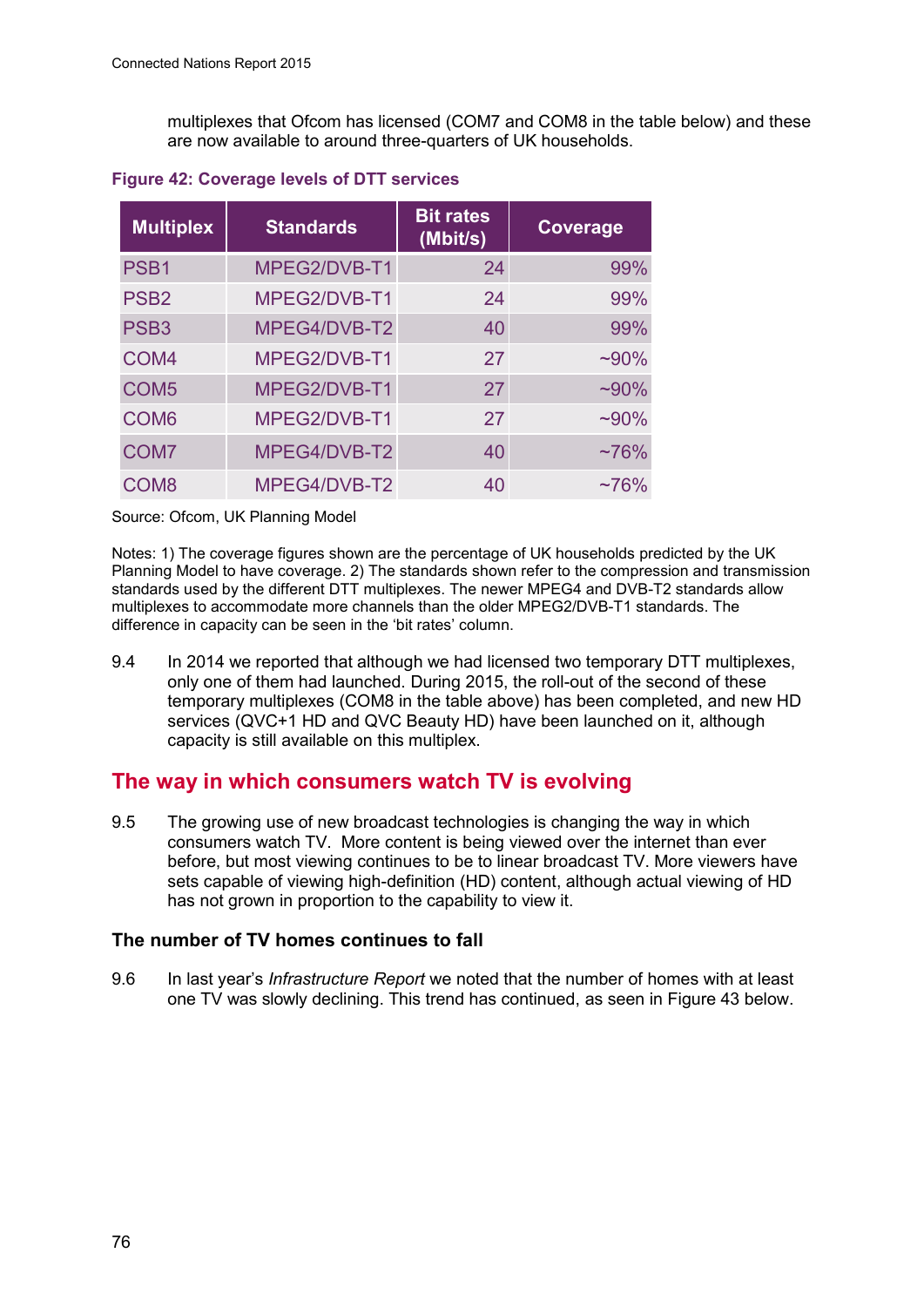

#### <span id="page-2-0"></span>**Figure 43: The number of homes estimated to have at least one TV continues to fall**

#### *Source: BARB*

- 9.7 In contrast, the number homes with no conventional TV but with a broadband connection has risen, trebling between 2009 and 2014. It is possible that many of these households are accessing TV using devices such as PCs, tablets and mobile devices. BARB estimates that there are 1.1 million homes with broadband but without a TV set, representing 4.3% of all households.
- 9.8 Younger households are less likely to have a TV set. However, as the total number of these households is growing slowly, and many younger viewers may acquire a TV set as they grow older, it is likely that conventional TV platforms, and their underlying infrastructure, will continue to be important to consumers for many years to come.

## **Linear TV viewing is falling, but gradually**

- 9.9 The overwhelming majority of TV viewing (85%) continues to be to linear TV, i.e. watching programmes at the time of broadcast, as opposed to recording them to watch later or viewing them on demand. However, the take-up of on-demand and online viewing is continuing to grow [\(see Figure](#page-3-0) 44).
- 9.10 Time-shift viewing is more popular among younger age groups, and some genres of programme are time-shifted much more than average; for example, over 25% of drama viewing is time-shifted.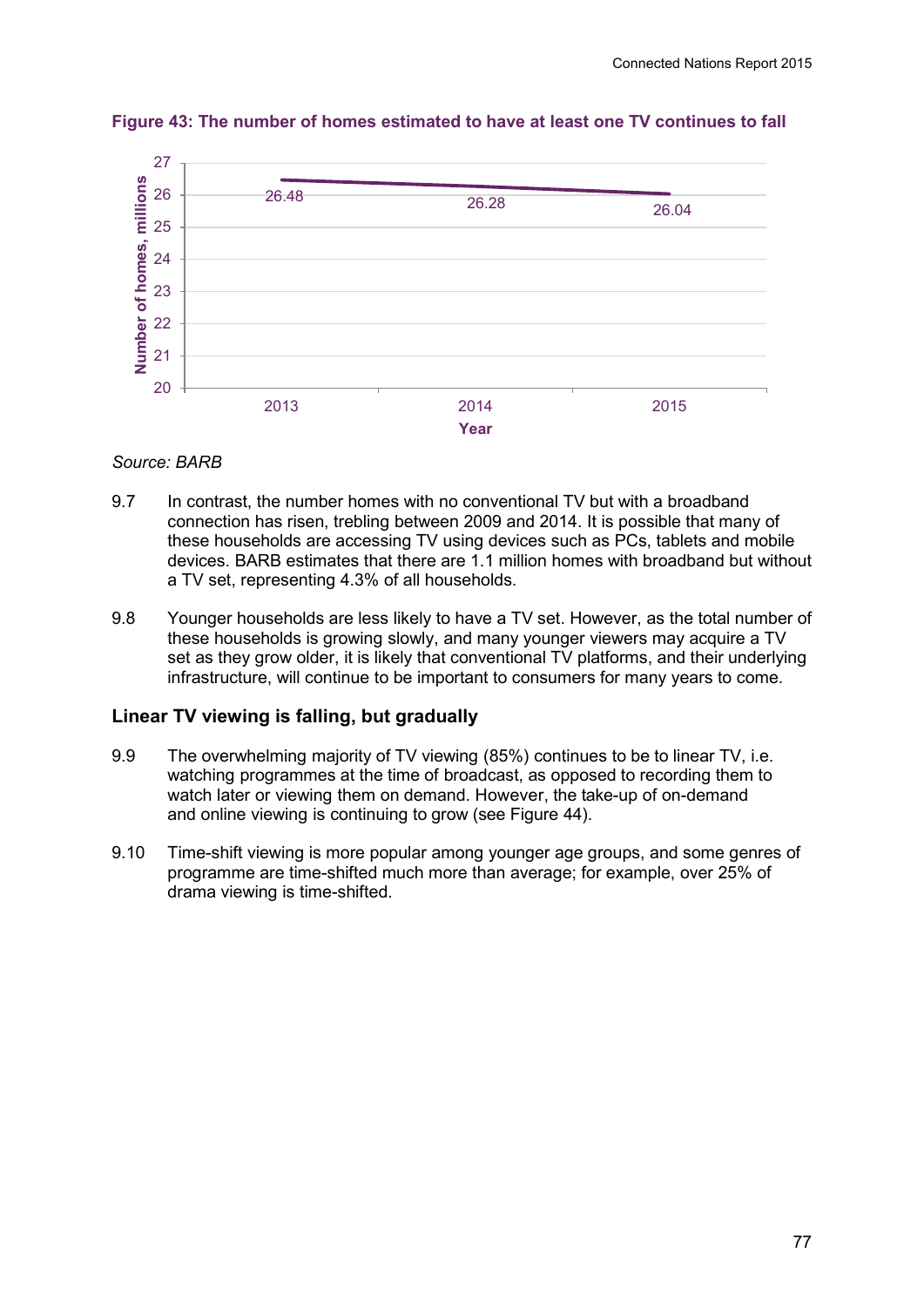

<span id="page-3-0"></span>

#### *Source: BARB*

#### **More consumers are able to receive HD services, but viewing of HD channels fluctuates**

9.11 Around 57% of all TV households can access HD services, although this figure is lower (41%) in DTT-only households. The ability to receive HD services in DTT households is likely to grow in future, as more consumers replace their existing SD sets with HD-compatible TV sets. The decision, by Freeview, that from 2017 onwards only HD sets will be able to carry the Freeview brand (see [Figure 4](#page-4-0)5) is likely to mean that in the near future all new DTT sets will be capable of receiving HD.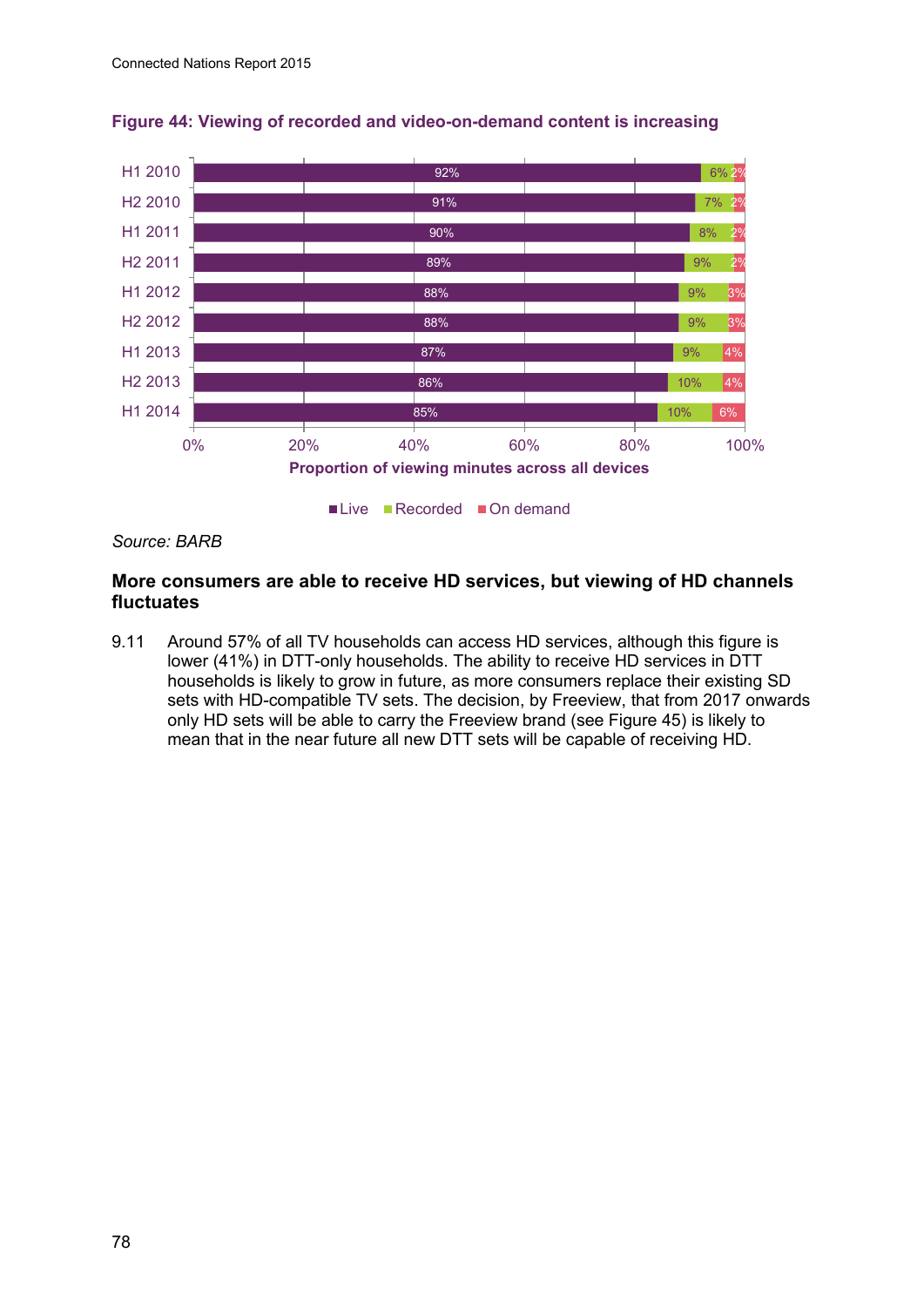

#### <span id="page-4-0"></span>**Figure 45: Take-up of HD services is increasing**

*Source: Ofcom Technology Tracker, Q1 2013-2015*

*Notes: proportion with main TV that is HDTV set or HD ready and proportion who actually watch TV channels and programmes that are broadcast in high definition*

- 9.12 While the ability to receive HD services has grown, the proportion of viewers watching HD programmes varies. One explanation for this, on some platforms, might be that HD services are more difficult to select than their SD equivalents using a remote control or EPG; for example, on the DTT platform the BBC One SD service can be selected using button 1 on the remote control, while three digits '101' need to be entered to select the HD service. On the DTT platform, regional services are available only on the SD channel.
- 9.13 We have some evidence that viewers are switching to HD versions of channels for some types of content. The chart below shows viewing of the ITV HD channel as a proportion of total ITV viewing share, in homes that have access to HD. It shows that in these homes, significantly more viewers choose to watch ITV in standard definition rather than ITV HD, most of the time. The data also show, however, that HD viewing (of ITV at least) increases during major sports tournaments such as the football World Cup in 2014 and the rugby World Cup in 2015.



#### **Figure 46: The proportion of viewers watching HD programming varies**

*Source: BARB/Infosys+. Individuals 4+ with HD, ITV (SD+HD), Network*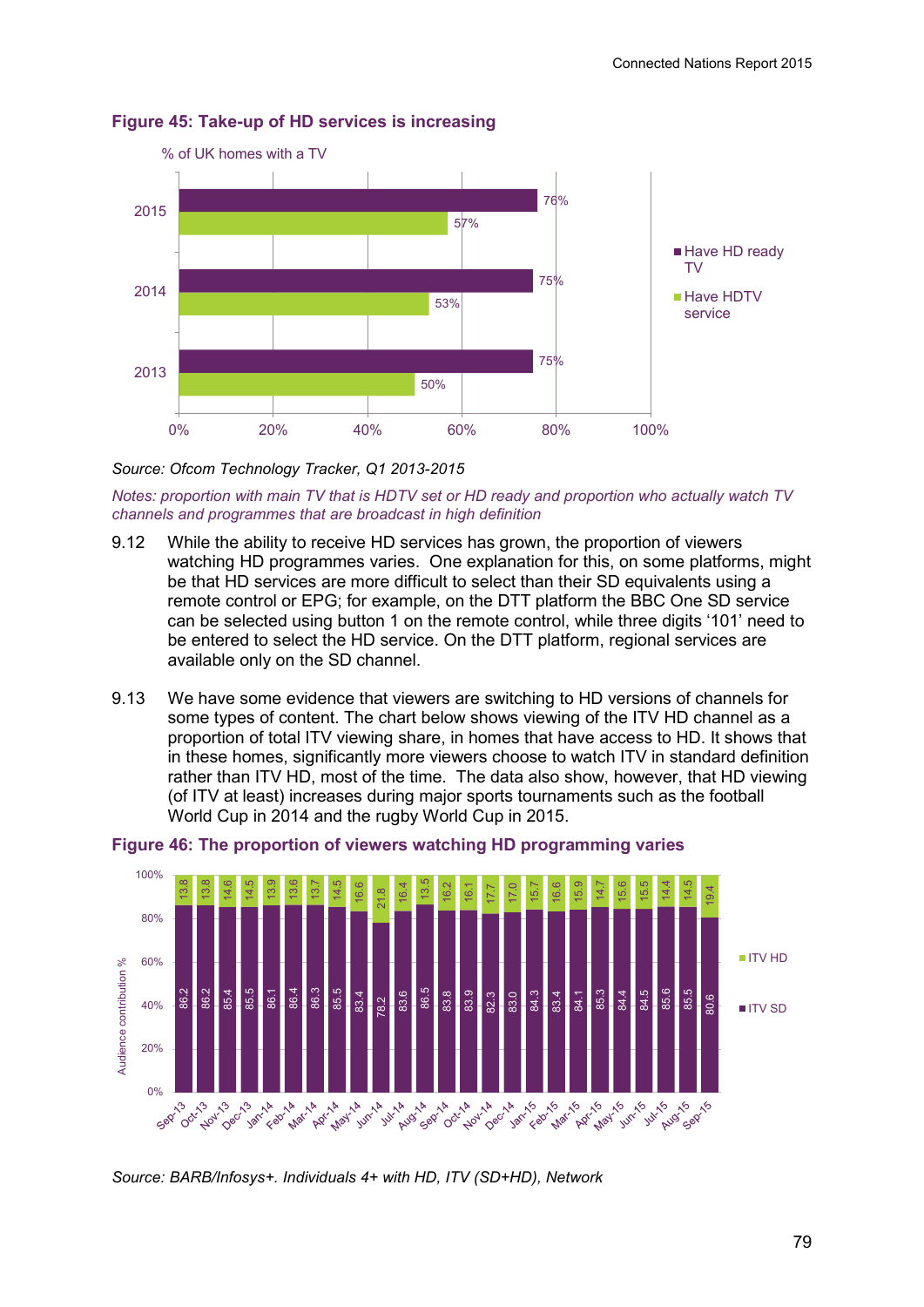9.14 In order to further examine how viewers choose to watch HD, we looked at whether there is higher HD viewing of certain types (or genres) or programmes. We found that viewing of ITV HD is proportionately higher for sport, films and soaps, but lower for other genres, as seen in [Figure](#page-5-0) 47.



<span id="page-5-0"></span>

*Source: BARB/Infosys+. Individuals 4+ with HD, Network, (4+ regions), Jan-Sep 2015. Note: proportion of viewing based on total minutes viewed per person to each genre. Based on standard BARB genre definitions*

9.15 The above evidence suggests that consumers value HD channels for certain types of content, and make an active decision when to watch HD and when to watch SD services. While HD viewing is likely to continue to grow as more consumers own HD sets, it may not do so uniformly across all types of programmes.

## **A number of trends are driving up IPTV viewing**

- 9.16 As we set out in Section 4, data use over fixed networks is continuing to grow by over 40% a year, driven in particular by video. A combination of distinct trends suggest that the recent strong growth in video use over fixed networks is likely to continue:
	- 9.16.1 **Take-up of connected devices and superfast broadband**. Most consumers have a TV connected to the internet via a smart TV, set-top box, games console or device (such as Chromecast, Apple TV etc.) – sometimes multiple devices. And as we set out in Section 4, the vast majority of UK households now have broadband connections capable of supporting steamed video.
	- 9.16.2 **More use of video on demand**. Our consumer research has found that viewing of video services such as YouTube and Vimeo is continuing to grow, and that many consumers see them as an important source of information, as well as entertainment; 47% of internet users said that they had used YouTube as an information source.
	- 9.16.3 **Growing take-up of linear IPTV services.** Linear internet TV (IPTV) services, such as BT TV and Now TV, are continuing to add customers, competing with existing pay-TV platforms such as Sky and Virgin Media, particularly at the low-cost end of the market.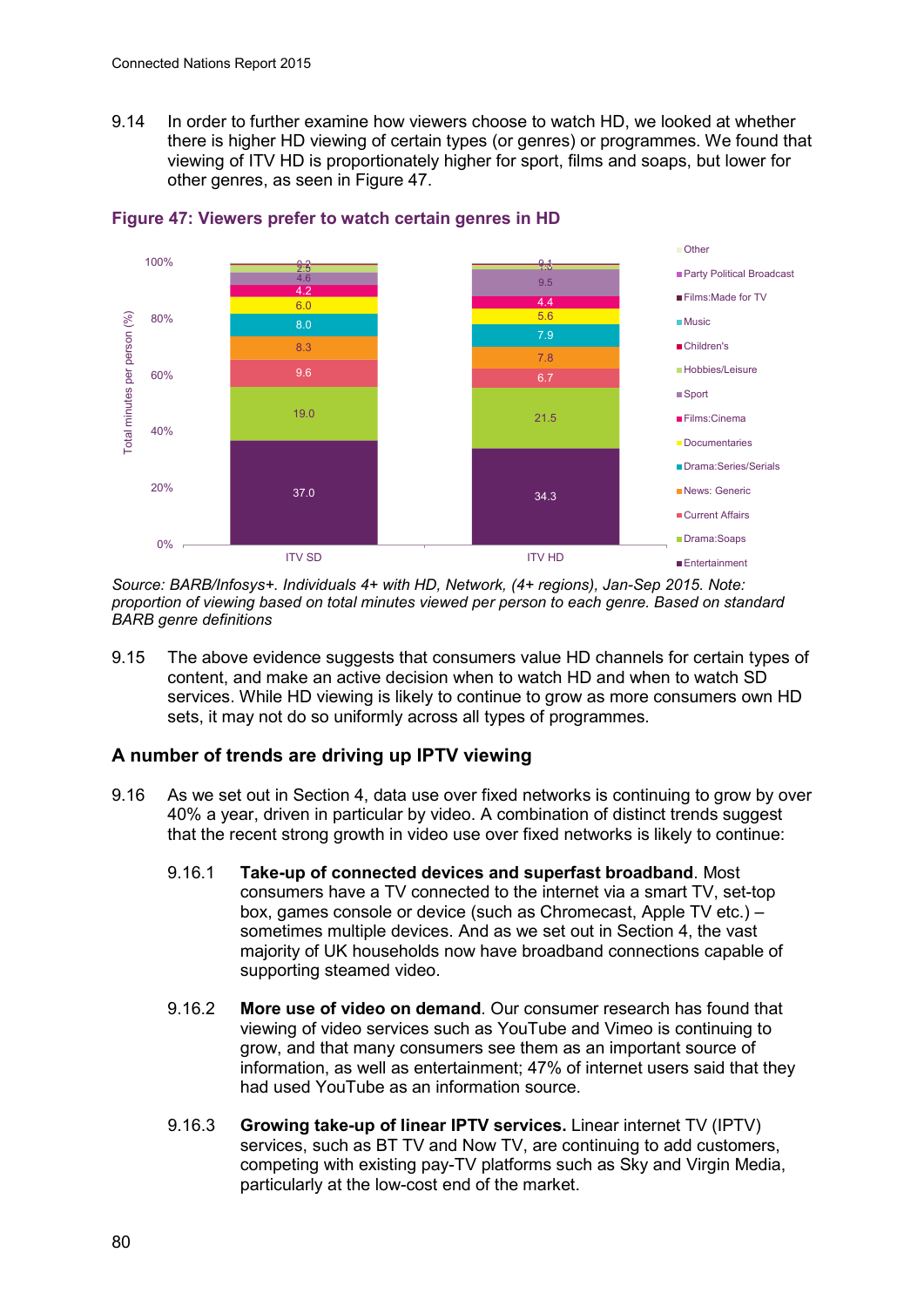- 9.16.4 **Higher use of subscriber video on demand (SVoD).** More households are subscribing to video-on-demand services such as Netflix, Now TV and Amazon Prime (see below). However, subscription video-on-demand services are, on the whole, complementing conventional TV rather than replacing it. Figures from BARB indicate that Netflix subscriptions are above average in pay-TV homes and are below average in homes without TVs, as well as in free-to-air TV homes (Freeview and Freesat).
- 9.16.5 **More online catch-up viewing.** As more catch-up viewing is done online, the demands for internet bandwidth and capacity are likely to grow further. In part, online catch-up viewing is driven by higher take-up of smart TVs and connected set-top boxes. But on-line catch-up viewing is now increasingly substituting for DVR-recorded programming when viewers want to watch programmes they have missed. BARB reports that in December 2014 Sky On Demand accounted for 11% of all time-shifted viewing on Sky, up from just over 6% in July 2013.
- 9.16.6 **Improved ease of use.** Over the past decade, touchscreens and intuitive user interfaces have made it easier to use smartphones and tablets, increasing their popularity. IPTV services, on the other hand, have been relatively difficult to use. However, recent improvements, such as more intelligent devices, clearer broadcaster apps and voice-controlled interfaces, are all making it easier for viewers to watch on-demand TV.
- 9.17 Similarly, as more consumers acquire smartphones and move onto faster 4G mobile services, it is likely that video viewing on mobile phones will carry on increasing strongly, with significant implications for the mobile infrastructure.

# **Implications of changing viewer behaviour for broadband infrastructure**

- 9.18 As discussed in Section 4, the vast majority (98%) of broadband connections are, in principle, now capable of providing IPTV in at least standard definition (SD), since they can receive a speed of above 2Mbit/s. However, as also set out in Section 4, the quality of these services is much more likely to be rated as 'good' at higher connection speeds.
- 9.19 A large proportion of data traffic on fixed and mobile networks is made up of video, with providers having to improve network capacity to ensure that consumers receive a high quality experience. The extent to which more capacity will continue to be needed is difficult to forecast with any certainty. For example, while the picture quality of online video is improving, the use of newer, more efficient, compression standards is also helping to lower the bandwidth requirements for online video. In addition, the wider use of multicast technology and content delivery networks is likely to reduce the demand for capacity in some part of the broadband delivery chain.
- 9.20 Currently, a broadband connection speed of at least 2 to 3Mbit/s is needed to deliver an SD video stream, of 6 to 8Mbit/s to deliver an HD stream, and 20 to 25Mbit/s for an ultra-HD stream (also known as 4K). In practice, higher speeds than these are likely to be needed to provide access to other broadband services in the same household the same time, and to account for other reductions in connection speed caused by congestion in the broadband delivery chain.
- 9.21 The new and more efficient HEVC (high efficiency video coding) compression standard is now being used, including for new ultra-HD services from BT, Netflix,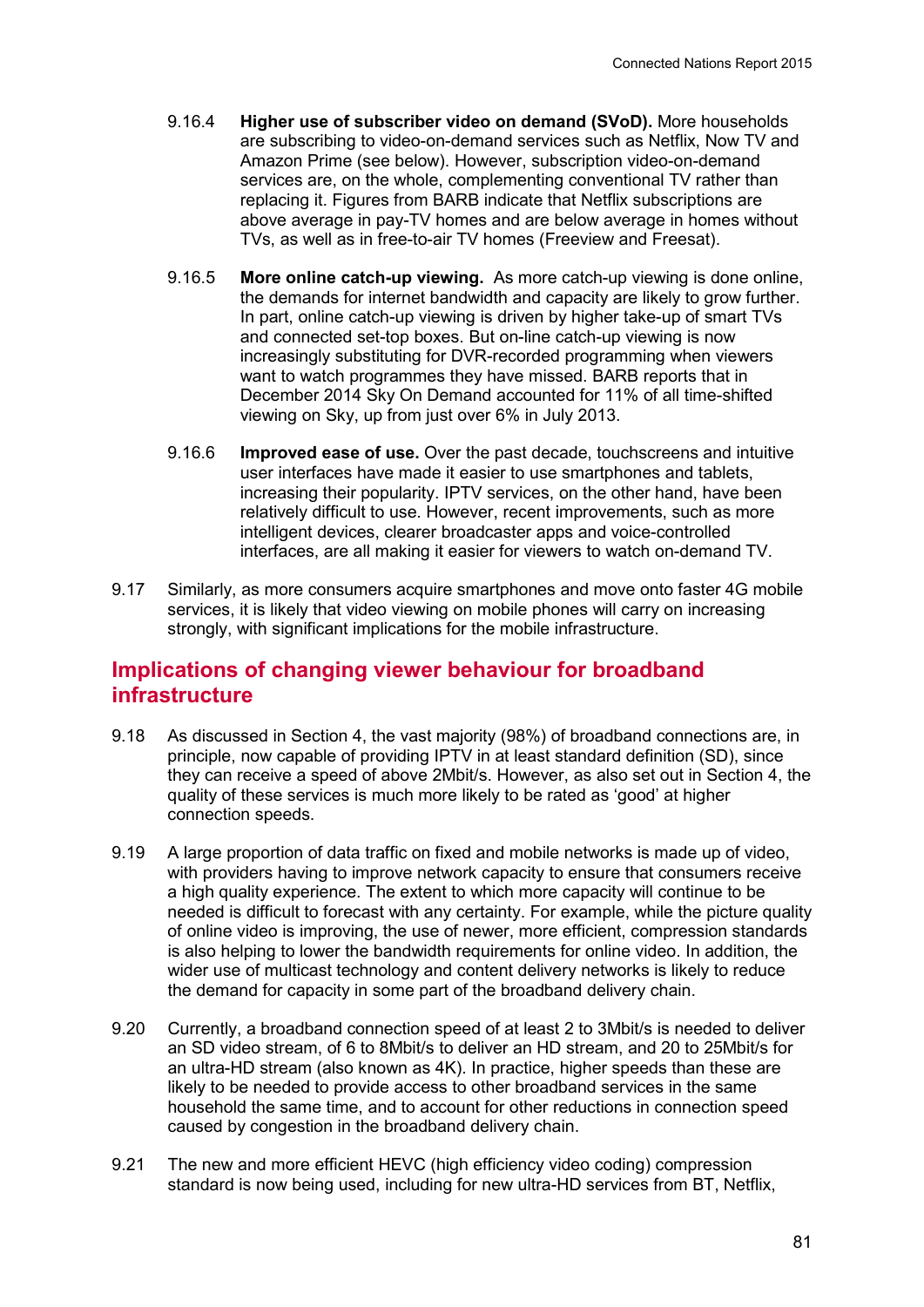Amazon Prime, and YouTube. If more widely implemented for IPTV, HEVC standards may not only help to provide capacity for higher-resolution broadcast TV, but may also cut the connection speeds needed to deliver IPTV. For example, an HD video stream might, using HEVC, be delivered with a connection speed in the range of 3 to 4Mbit/s; and an ultra-HD stream using less than 10Mbit/s.

# **Implications of changing viewer behaviour for broadcast infrastructure**

9.22 In Ofcom's *The Future of Free-to-View* discussion document<sup>85</sup>, published in 2014, we noted the consumer trends of improved picture quality, more internet connectivity and greater viewer choice (illustrated in [Figure 4](#page-7-0)8) and indicated that TV platforms would have to continue evolving in order to meet consumer needs.

ĸ

## <span id="page-7-0"></span>**Figure 48: Trends in TV consumption**

| Key trends for the next decade<br>S<br>trend:<br><b>Drive for</b> Compression technology driving UHD and<br>HD potentially becoming the norm<br>picture quality<br><b>Explosion of Consumer control and time-</b><br>Personalisation, search / recommendation<br><b>Internet</b><br>multichannel shifting: DVRs, +1 channels<br>and new interactive IP services |      | <b>1990s</b> | <b>2000s</b>        | <b>2010s</b> | <b>2020s</b> |
|-----------------------------------------------------------------------------------------------------------------------------------------------------------------------------------------------------------------------------------------------------------------------------------------------------------------------------------------------------------------|------|--------------|---------------------|--------------|--------------|
| Consi<br>New battleground of "pay-lite", more non-<br><b>Continued</b><br>linear viewing, evolution of online services<br>fragmentation                                                                                                                                                                                                                         | umer | television   | and online catch-up | connectivity |              |

- 9.23 In terms of infrastructure, we noted that TV platforms would have to address these viewer challenges, by:
	- providing more channels and services over IP through hybrid/DTT products, such as Freeview Play and YouView ; and
	- upgrading broadcast compression and transmission standards.
- 9.24 TV platforms are making these improvements. For example, Freeview has launched its Freeview Play service, which offers consumers easier-to-use IPTV services. It has also announced that the Freeview label will be available only for HD products from the end of 2016. Sky have also launched their Sky Q platform which similarly integrates broadcast and internet TV services.
- 9.25 Other TV platforms have, over the past year, continued to connect their subscribers' TV set-top boxes to the internet. Pay-TV platforms have also announced improvements in picture quality, with Sky and BT now offering ultra-HD services. As the evidence of viewing HD indicates [\(Figure 46\)](#page-7-0), it is likely that the demand for higher picture quality will vary between consumers.
- 9.26 An improved selection of HD channels on DTT is likely to encourage viewers to adopt Freeview HD. In the short term, new capacity for HD channels has come from the launch of two temporary DTT multiplexes using the 600MHz spectrum band that was

<span id="page-7-1"></span><sup>85</sup> <http://stakeholders.ofcom.org.uk/binaries/consultations/700MHz/discussion/ftv.pdf>